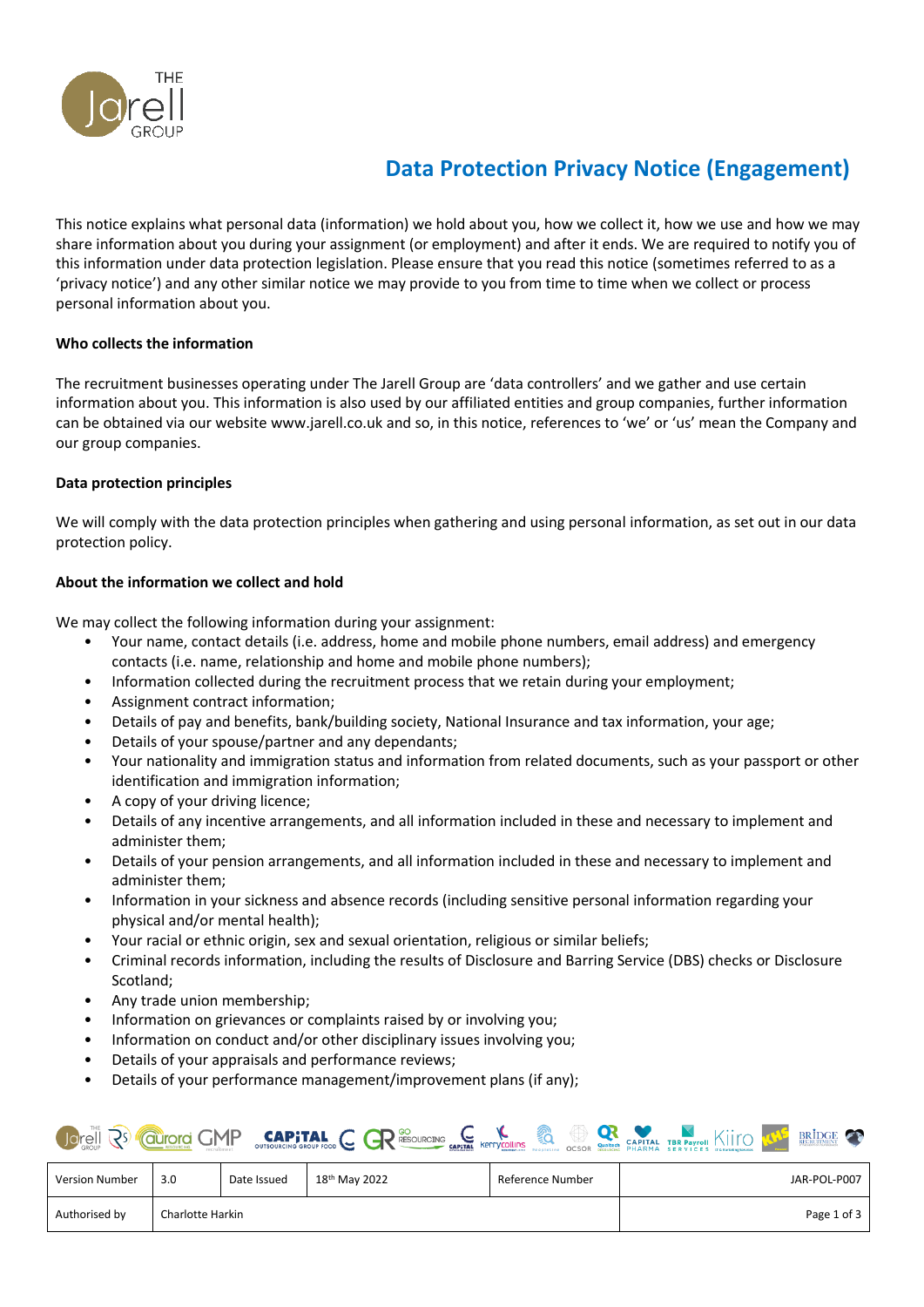

# **Data Protection Privacy Notice (Engagement)**

- Details of your time and attendance records;
- Information regarding your work output;
- Information in applications you make for other positions with any other of our clients or internally;
- Information about your use of our IT, communication and other systems, and other monitoring information;
- Details of your use of business-related social media, such as LinkedIn;
- Your use of public social media (only in very limited circumstances, to check specific risks for specific functions within our organisation; you will be notified separately if this is to occur); and
- Details in references about you that we give to others.

Some of the categories above may not apply to you. The data that we collect and retain varies depending on the role you are performing and the sector that you operate in.

## **How we collect the information**

We may collect this information from you, your personnel records, our clients where you are assigned, the Home Office, scheme administrators, pension administrators, your doctors, from medical and occupational health professionals we engage and from our insurance benefit administrators, the DBS, your trade union, other employees, consultants and other professionals we may engage, e.g. to advise us generally and/or in relation to any grievance, complaint, conduct appraisal or performance review procedure, our or our clients (the following) payroll system, our CRM system, payroll partners including external umbrellas, HR system, activity monitoring software, automated monitoring websites and other technical systems, such as computer networks and connections, CCTV and access control systems, communications systems, remote access systems, trading platforms, email and instant messaging systems, intranet and Internet facilities, telephones, voicemail, mobile phone records.

## **Why we collect the information and how we use it**

We will typically collect and use this information for the following purposes (other purposes that may also apply are explained in our data protection policy):

- for the performance of a contract with you, or to take steps to enter into a contract;
- for compliance with a legal obligation (e.g. our obligations to you as your employer under employment protection and health safety legislation, and under statutory codes of practice, such as those issued by Acas); and
- for the purposes of our legitimate interests or those of a third party (such as a benefits provider), but only if these are not overridden by your interests, rights or freedoms.

Further information on the monitoring we undertake in the workplace and how we do this is available in from our HR Department.

We seek to ensure that our information collection and processing is always proportionate. We will notify you of any material changes to information we collect or to the purposes for which we collect and process it.

|                       | <b>GMP</b> |             | <b>CAPITAL C RESOURCING CONTRA KETTYCOLLINS</b> |                  | OCSOR GARITAL TBR Payroll KIITO LANE<br>BRIDGE CO |
|-----------------------|------------|-------------|-------------------------------------------------|------------------|---------------------------------------------------|
| <b>Version Number</b> | 3.0        | Date Issued | 18 <sup>th</sup> May 2022                       | Reference Number | JAR-POL-P007                                      |

Authorised by Charlotte Harkin Page 2 of 3